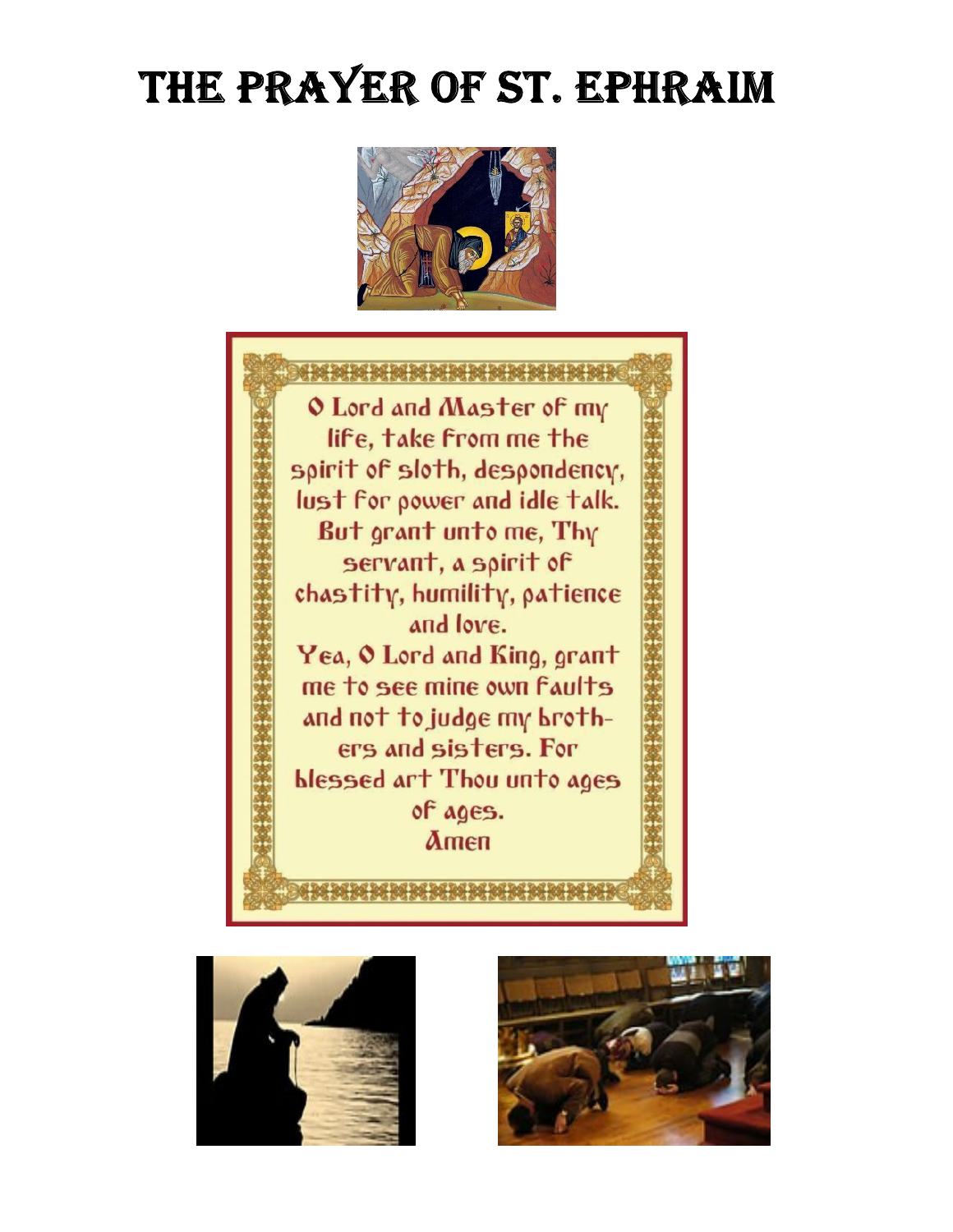

# Holy assumption Orthodox Church

**OCA - Diocese of the Midwest** V. Rev. Archpriest Andrew Bartek, Rector Parish Council President: Ron Royhab



**APRIL Bulletin Sponsor:** *Fr. Andrew in memory of my mother Dorothy on the occasion of her birthday*

## *Liturgical & Events Schedule* **/ TWO WEEK EDITION**

**Saturday, April 3** 9:10 am: Hours / Divine Liturgy / Social

**Wednesday, April 6** 6:00 pm: Pre-Sanctified Liturgy

**Friday, April 8** 6:30 pm: Akathist / Confessions

**Saturday, April 9** 4:00 pm: Great Vespers / Confessions

#### **Sunday, April 10**

 9:10 am: Hours/ Divine Liturgy / Memorial Sunday Swearing in of Officers / Social / Council Meeting

## **APRIL CHURCH CLEANING SCHEDULE**

Week of April 3: Susan Week of Aril 10: Laura Week of April 17 Stephanie Week of April 24 Laura



## **40 DAY REMEMBRANCE**

**April 2**: Marguerite Bird **April 10**: Aijire Dardovski **May 1:** Gary Smolk / David Lavalle

## **FOR YOUR PRAYERS**

Diane Tryon 109 Joslyn Street Arcadia, OH 44804

> *110 E Main Street, Marblehead, OH 43440 Rectory 419-798-4591 / Cell 570-212-8747 <www.holyassumptionmarblehead.org> info@holyassumptionmarblehead.org*

## **SUNDAY APRIL 3, 2022**

**Tone: 8 Gospel:** Mark: 9:17-31 / Matthew 4:25-5:12 **Epistle:** Hebrews: 6:13-20 / Ephesians 5:9-19

**Fourth Sunday of the Great Fast. St. John Climacus of the Ladder.** Ven. Nicetas (Nikita) the confessor, Abbot of Medikion. Virgin Martyr Theodosia of Tyre, and Martyr Irene. St Illyricus of Mt. Myrsinon in the Peloponnesus. Martyrs Elpidephorus, Dius, Bithonius and Galycus. Icon of the Most Holy Theotokos "The Unfading Bloom".

#### **APRIL BULLETIN / CANDLE SPONSORS**

**Bulletin**: (\$50) From Fr. Andrew for my mother, Dorothy, on the occasion of her birthday **Chandelier**: (\$50) From Laura Kovach in Memory of her mother Margaret

**Altar Candles**: (\$50) From Fr. Andrew for my Godfather Andrew & Grandfather Matthias **Candles on the Tomb**: (\$25) From Fr. Andrew for His Eminence Archbishop John & Mitred AP Basil(FP)

**Eternal Light & Icon Screen**: (\$25) From Joe & Valerie For the health of AP Andrew on the occasion of his birthday

**Candles @ the Cross**: From Laura in memory of my mother Margaret & Russ

**Candles @ St Tikhon's Icon**: For the Health of His Grace Bishop Matthias on the occasion of his birthday; For the Health of Tim & Cami & safety of Nicholas, Tikhon & Gleice



**PG 2**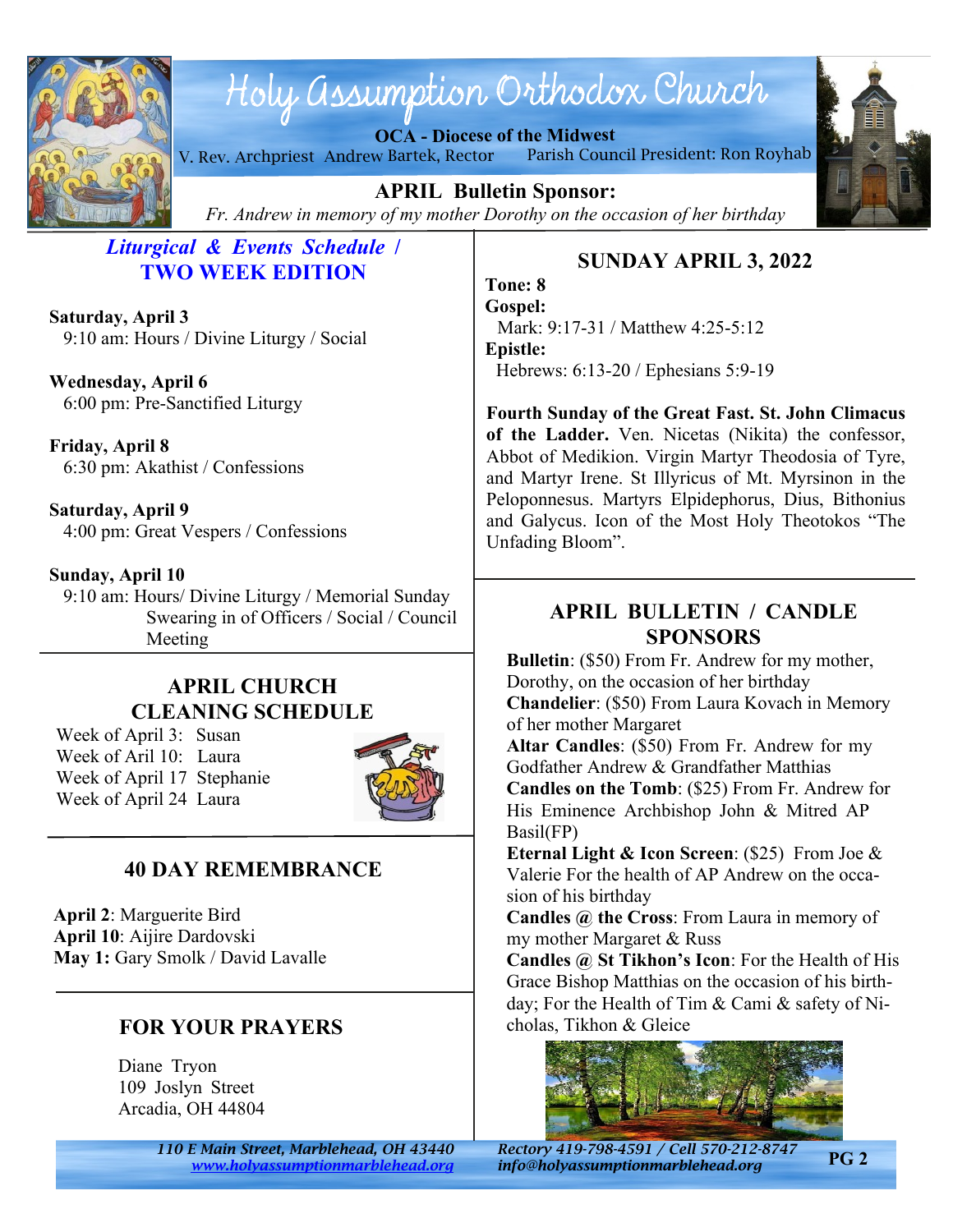#### **MARCH: MONTHLY TITHE ONLY Goal Pledged per month: \$5,667 (average of \$1,307 per week)**

**March 6:** \$1,120 **March 13:** \$ 960 **March 20:** \$ 800 **March 27**: \$ 120 **TOTAL MONTH TO DATE: \$3,000**

#### **MARCH: OTHER INCOME Goal for the month in this category: \$4,000 (Average \$923 a week)**

**MARCH 6:** \$15 Vigils; \$500 donations; \$100 Holy Day Donations; \$50 Bulletin; \$50 Chandelier; \$50 Altar Candles

**March 13**: \$60 Vigils; \$150 Holy Day Donation; \$425 Ukraine Relief (These monies were included in the checks sent. That is why it stays in Other Income and not Restricted Funds)

**March 20**: \$15 Vigils; \$17 donations; \$50 Holy Day donations;\$15 St Tikhon's Icon **March 27**: \$25 Holy Day Donations **Total Month-to-Date: \$1,522**

#### **MARCH: RESTRICTED FUND DONATIONS**

**March 6:** \$100 Bookstore; \$125 Food Pantry; \$1,167 Ukraine Relief ; \$25 Tithely **March 13**: \$225 Food Pantry; \$1,555 Building Fund **March 20**: \$645 Building Fund **March 27**: \$1,425 Building Fund

#### **PASCHAL FLOWERS**

Paschal Flowers will be \$20 this year. Please help defray the cost and have your loved ones remembered during the Paschal Divine Liturgy.

#### **MARCH LITURGICAL ATTENDANCE**

**Sunday, Feb. 27**: 14 attended Liturgy (3 were guests) /10 Communicants **Saturday, March 5:** 10 attended Vespers **Sunday, March 6**: 14 attended Liturgy (1 was a guest) / 11 communicants **Sunday, March 6**: 11 attended Forgiveness Vespers (1 being a guest) **Monday, March 7**: 9 attended Canon of St Andrew **Tuesday, March 8**: 9 attended the Canon of St Andrew **Wednesday, March 9**: 10 Attended the Canon of St Andrew **Thursday, March 10**: 7 attended Canon of St Andrew **Friday, March 11**: 11 attended Pre-Sanctified **Saturday, March 12**: 7 attended Vespers **Sunday, March 13**: 15 attended Liturgy (2 of which were guests) / 8 Communicants **Wednesday, March 16:** 9 attended Pre-sanctified (1 being a guest) **Friday, March 18:** 6 attended Akathist & Prayer Service for The Archbishop **Saturday, March 19:** 7 attended Vespers **Sunday, March 20:** 14 attended Liturgy (3 being guests) / 8 Communicants **Wednesday, March 23**: 8 attended Pre-Sanctified **Friday, March 25:** 6 attended Liturgy **Saturday, March 26**: 9 attended Vespers **Sunday, 27**: 14 attended Liturgy / 11 Communicants

## **VIGILS- MARCH 20**

**Sandy Martin2** In loving memory of Marguerite, special intentions

**Natalie Twarek 4** In loving memory of my Godmother, aunt Ella (3/23, 37 years), Birthday remembrance Aunt Anna (3/23), In memory of Gary Smolk, For the health of Amber, Nancy, Tim, Dottie, Joe Schutt, Jamie, Jim, Stephanie, Ron, Ezra, David, Helen Lis and Tina's dad, Earl, Matt, Tom, Loren, Joe, Sonya, Margi & Joe, Betty, Jackie, MaryAnn & Bob, Chuck, Bohdi, Diane, Stella, Jake, Cheryl, Pat and Karen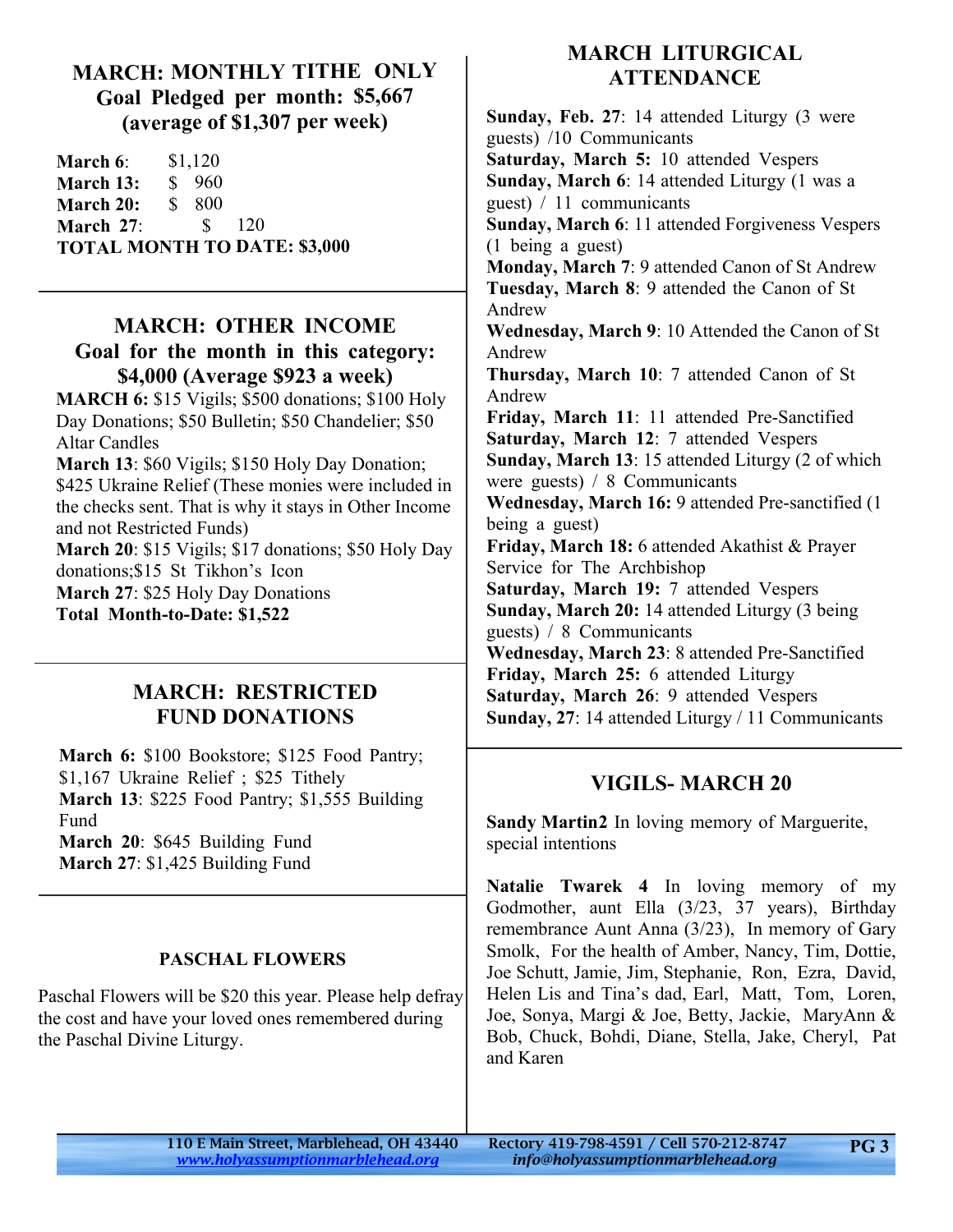## 125TH ANNIVERSARY COMMITTEES *If you would be interested in serving on a committee, please speak to Fr. Andrew*

*Parishioner Committee Members: Fr. Andrew, Bobbie & Ron Royhab, Wayne Golob Village Committee Members: Pat & John Englebeck, Heidi & Holly Gast, Tod Kelly, Terrie Petroff* **\*\*\*NEXT MEETING: April 27 @ 7:00 pm at Marblehead VFW\*\*\***

**Advertising / Program Book** Fr. Andrew, Holly Gast

**Billboards** Fr. Andrew

**History of the Parish** Fr. Andrew, Wayne Golob, Bobbie Royhab

**Tent / Chair/ Table Rental** Fr. Andrew, Natalie Twarek

**Catering / Centrepieces** Fr. Andrew, Terrie Petroff, Bobbie Royhab

**Hotel / Escort** Fr. Andrew,Tod Kelly

**Ref Fern Inn Activities** Fr. Andrew, Terrie Petroff

**Promotional Advertising** Fr. Andrew, Wayne Golob, Holly Gast

**Newspaper Articles and Ad** Fr. Andrew, Tod Kelly, Bobbie & Ron Royhab **Entertainment / PA System** Fr. Andrew, Wayne Golob

**Raffle Committee** Fr. Andrew, Heidi Gast, Holly Gast, John & Pat Engelbeck

**Party Favors / Lighthouse Theme** Fr. Andrew, Tod Kelly

**Banner** Fr. Andrew, John Englebeck

**Invitations** Fr. Andrew, Terrie Petroff

**Runners / Goffers** John & Pat Englebeck, Heidi Gast

**Setup / Tear down** Danbury Football Team (??)

**Friday Night Social** Fr. Andrew, Heidi Gast, Terrie Petroff



## **VIGILS- MARCH 27**

**Sandy Martin2** In loving memory of Marguerite, special intentions

**Natalie Twarek 4** For God's grace for the health and recovery of Archbishop Paul, For the health and recovery of Nancy, For the health of Amber, Tim, Dottie, Joe Schutt, Jamie, Jim, Stephanie, Ron, Ezra, David, Helen Lis and Tina's dad, Earl, Matt, Tom, Loren, Joe, Sonya, Margi & Joe, Betty, Jackie, MaryAnn & Bob, Chuck, Bohdi, Diane, Stella, Jake, Cheryl, Pat and Karen, special intentions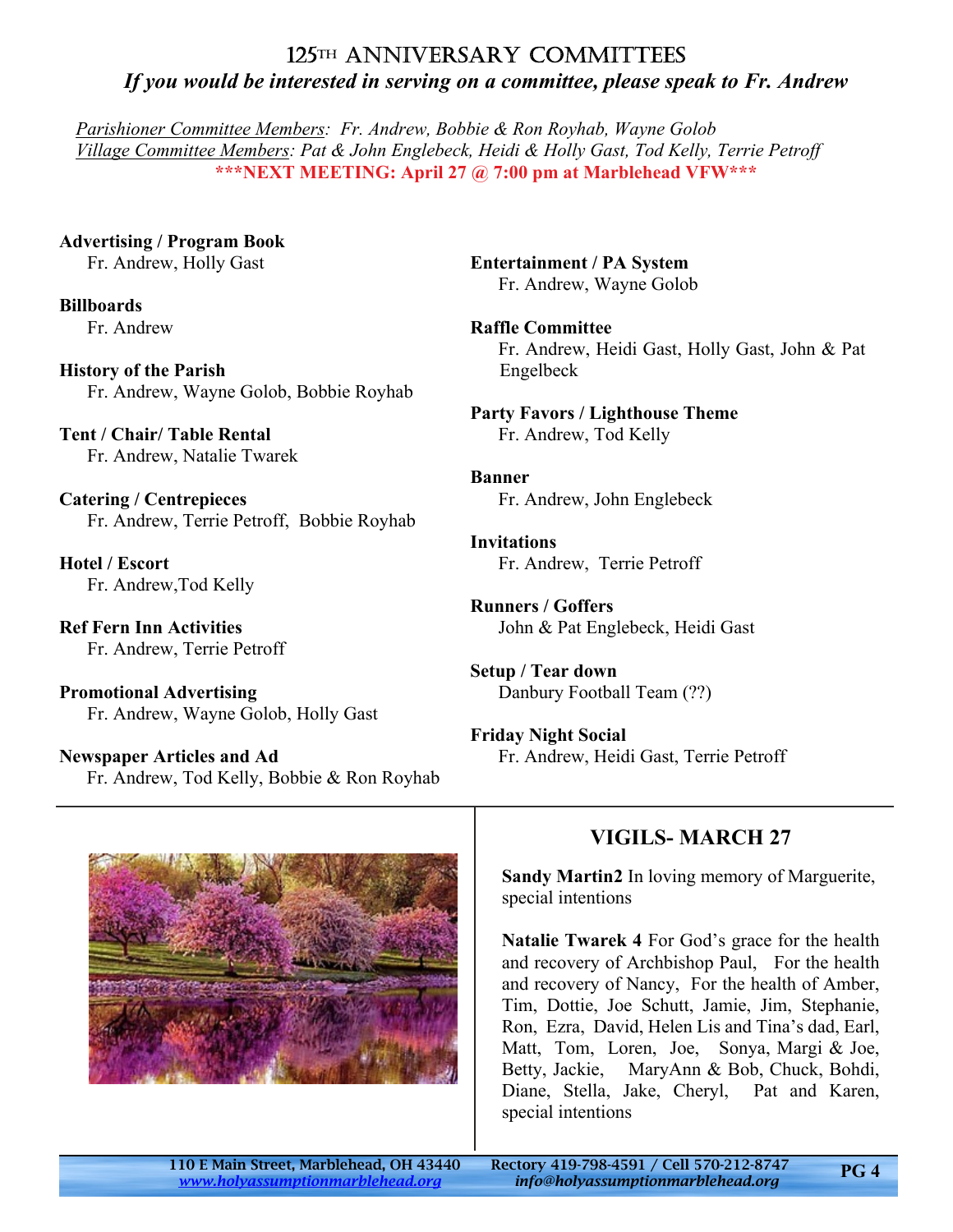#### **Archpastoral Message of His Beatitude Metropolitan Tikhon March 25, 2022**

To the Clergy, Monastics, and Faithful of the Orthodox Church in America,

Dear Beloved Children in the Lord,

I greet you on this Feast of the Annunciation!

Today we celebrate "the revelation of the eternal mystery" as "the Son of God becomes the Son of the Virgin" (Festal Troparion). With deep thankfulness, we look to God for our salvation, which begins this day. We also give thanks to the Mother of God, because if she had not accepted the Archangel Gabriel's message, she could not have played her critical part in Christ's redemption of mankind from the tyranny of sin and death.

Today, then, is a feast of the victory of the cooperation between the human will and the will of God Himself. The Most Holy Theotokos achieved this victory not through the exercise of power or by clinging to worldly desires. Rather, the Lord's victory came through her pious consent to the providential will of God and His loving care for all of humanity. In her humility, she chose to lay down all her own desires, her own plans, and her own will. She consistently "has chosen the good portion" (Lk 10:42) and found freedom in relinquishing her own autonomy to the limitless love of God. And so, through her, we now see revealed "the mystery hidden from all eternity" (cf. Col 1:26).

She gives us all hope that we too can make the choice to follow our Lord even into difficult, uncomfortable places. She is our inspiration to do the will of God in all circumstances: by turning the other cheek to an angry coworker, caring for a family member with a disability, or living faithfully in the countless other situations we find ourselves in every day.

Sometimes Christ asks us to do hard, even terrifying, things, like facing the reality of an addiction or refusing an abortion in the face of an unplanned pregnancy. Yet, even then, we can take comfort in abandoning our own will to the incomparable depths of the will of God, trusting ourselves to His compassionate mercy.

The Theotokos emptied herself and became overflowing with the Holy Spirit—all because of her words, "Behold, I am the handmaid of the Lord; let it be to me according to your word" (Lk 1:38). May she inspire us all to greater depths of love and faith in God, as we sing on this day, "Rejoice, O Full of Grace, the Lord is with thee!"

I remain sincerely yours in Christ,

 $+Tikhon$ 

Archbishop of Washington

Metropolitan of All America and Canada

The Orthodox Church in America has always believed, upheld, preached, and defended the sanctity of human life from the time of conception in the womb.

#### **Statement on Ukraine From Holy Synod Of Bishops**

Witnessing the war of aggression waged by the Russian Federation against Ukraine and the consequent humanitarian crisis developing there, no Christian can remain impartial or lukewarm in the face of the suffering or remain silent when confronted with such evils as are being perpetrated. As such, we, the bishops of the Holy Synod of the Orthodox Church in America, condemn the war which is causing death and devastation affecting millions of innocent people. We particularly grieve the killing and violence committed by Orthodox Christians against other Orthodox Christians.

Orthodox Christians abhor all forms of aggression, repeating the condemnation of the holy prophets against all those who "make haste to shed innocent blood" (Is. 59:7). Joining our voice to that of other Christian leaders, who also decry the invasion of Ukraine, we call on the Russian authorities to end the hostilities. Furthermore, we exhort the international community to condemn the war against Ukraine and use all diplomatic means to achieve an expeditious resolution.

We proclaim our solidarity with the suffering Orthodox Christian brethren of Ukraine, with the entire Ukrainian people, and the civil and religious leaders who bear the responsibility of caring for their people at this time. In particular, we express our continuing support for His Beatitude Metropolitan *Con't Pg 8*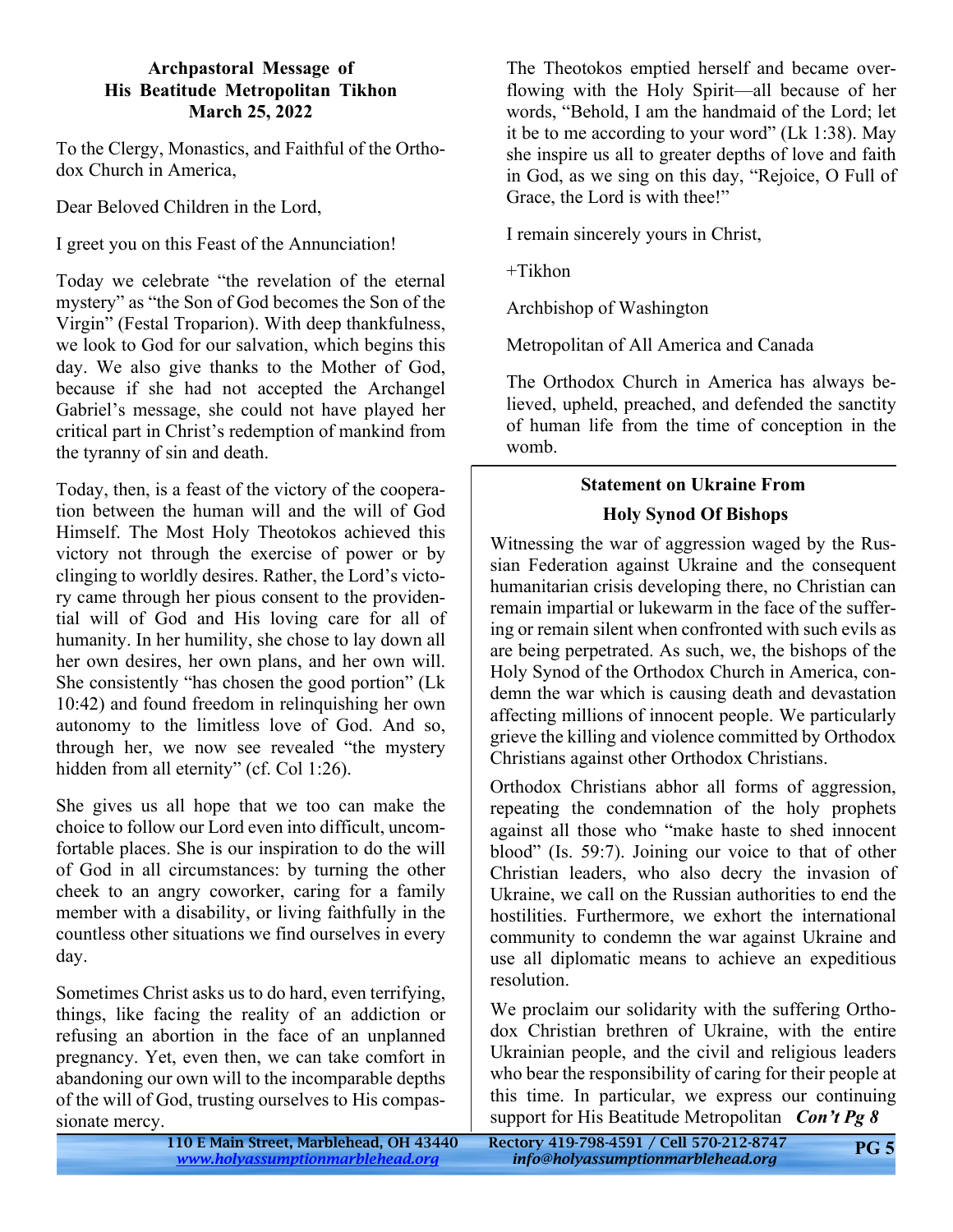#### **PRAYER LIST- UPDATED MARCH 28**

**HIERARCH'S / CLERGY: His Beatitude, Metropolitan Herman; Archbishop Paul; Archbishop Benjamin from San Fransico; John Duranko** (Father's home pastor)**; James Gleason** (Father's Spiritual Father)**; Moses Berry; Gregory Grivna; Emilian Hutnyan; Joseph Von Klarr; Michael Kuzara; John Zabinko / Deacon Paul Gansle, Deacon Peter Rentsch, Deacon Michael Wison / Sub-deacon Wylie Meath**

**MATUSHKII: Pani Patricia Duranko; Susan Dank; Virgina Lecko; Maura McCarntey; Roberta Spengler; Margaret Zabinko**

**PARISHIONERS & THEIR FAMILIES: James Bargdill (**Schutt); **John Beadle** (Elchisco); **Maryann Cook** (Twarek); **Michael Glovinsky; Heidi Golob; Shirley Gresh (**Glovinsky); **Joseph Habegger** (Kovach); **Betty Kovach**; **Helen Lis**; **David Mazurik; Child Stella Miller** (Elchisco); **Nancy Naiser** (Royhab); **William Pipenur** (Hileman)**; Pat Rentz; Earl Rindfleisch**; **Helen Jean Rofkar (**Elchisco); **Joe Rose; Sonya Rose; Ron Royhab; Maryann Royhab; Stephanie Royhab; Joe Schutt; Diane Tryon; Greg Tyron; Tom Twarek; Child Bodhi (**Cassell); **Kathryn Tryon & her unborn child**

**OTHER REQUESTS: Mary Dank** (ABL); **Layne Demkosy** (Fr); **Paul Demkosky** (Fr.); **Marge Dziama; Child Ezra; Baby Finn** (Cassell); **Zoe Finley** (ABL);; **Ruthe Flewelling**; **Ben Franklin** (Kovach); **Dorothy Goldman (**Twarek); **Donald Gresh** (Glovinsky); **Natalie Henning** (Twarek); **Andrea Joy** (Kovach); **Ann Marie Krynock** (Timko); **Maria** (ABL); **Jake Lipstraw** (Twarek); **Mark Ludvik** (Guzy); **Mark Masica (**Kovach); **Pauline Meath** (Fr)**; Karen Muzyka (**fr); **Noah** (ABL); **Jamie Philpot** (Twarek);**William Romanchak** (Fr); **Andrew Rydgi**g (ABL);**Sandy Scafaria** (Hileman); **Nancy Sitzler** (Twarek) **Chuck Wiedenhoft (**Twarek); **Sara** (Jake)**; Chris Quotap (**Fr); **Zoland Zile** (Fr.); **Molly and her unborn child (Fr.)**

**MILITARY: Alex, Nathan Brown, Craig Cassell, Cory Deaton , Jake Ellithorpe, Jordan Fulton, Alena Grabavoy, Justin Issler; Nicholas & Tikhon, Cory Deaton, Alex Zarnow**

**CAPTIVES: Metropolitan Paul (Orthodox Archdiocese of Aleppo), Archbishop John Syriac Archdiocese of Aleppo, The UN & IOCC humanitarian aid workers in & around Syria; Those suffering persecution in Iraq, Syria, Israel, Egypt, Ukraine and throughout the world**



**NOTE: ABL (Archbishop's request) / Please let Fr. Andrew know who can come off the list or be put on.**



#### **Hebrews 6:13-20 (Epistle)**

For when God made a promise to Abraham, because He could swear by no one greater, He swore by Himself, saying, "Surely blessing I will bless you, and multiplying I will multiply you." And so, after he had patiently endured, he obtained the promise. For men indeed swear by the greater, and an oath for confirmation is for them an end of all dispute. Thus God, determining to show more abundantly to the heirs of promise the immutability of His counsel, confirmed it by an oath, that by two immutable things, in which it is impossible for God to lie, we might have strong consolation, who have fled for

refuge to lay hold of the hope set before us. This hope we have as an anchor of the soul, both sure and steadfast, and which enters the Presence behind the veil, where the forerunner has entered for us, even Jesus, having become High Priest forever according to the order of Melchizedek

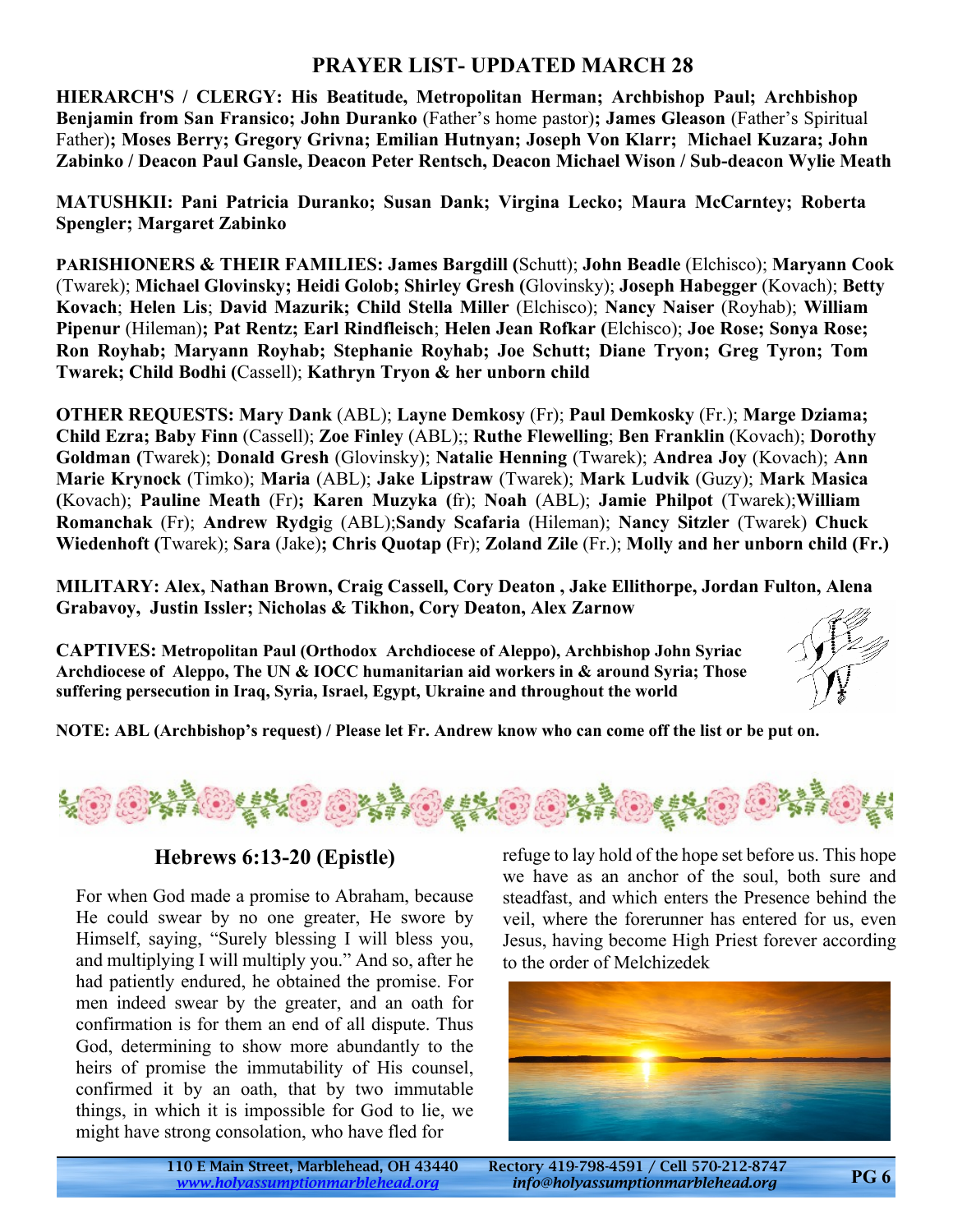|                                                                                                                                                                                                         | <b>APRIL Celebrations</b>                                                                                                                                                                                                                                            |                                                                                                                                                                                                                   |  |
|---------------------------------------------------------------------------------------------------------------------------------------------------------------------------------------------------------|----------------------------------------------------------------------------------------------------------------------------------------------------------------------------------------------------------------------------------------------------------------------|-------------------------------------------------------------------------------------------------------------------------------------------------------------------------------------------------------------------|--|
| <b>ANNIVERSARIES</b>                                                                                                                                                                                    | <b>BIRTHDAYS</b>                                                                                                                                                                                                                                                     |                                                                                                                                                                                                                   |  |
| 17- Matt & Brittany<br>20- Ron & Bobbie Royhab<br>4-30-2011: Retired Bishop Matthias of<br>Chicago<br><b>NAMESDAY</b><br>4-22: Archbishop Nathaniel of Detroit<br>4-25: Archbishop Mark of Philadelphia | 1-Shawn Lariccia<br>2- AP Andrew Bartek<br>4- His Grace Bishop Matthias<br>5-Fr. Herman Kincaid<br>5- Nicholas Weisend<br>6-His Grace Bishop Paul<br>10- Jean Hileman<br>11- Christopher Mihaly<br>13- Jennifer Heffernan<br>13-Margarita Leso<br>17- Natalie Twarek | 18- Nancy Bunge<br>18- Diane Tryon<br>20- Nectarios Mihaly<br>22- Greg Tryon<br>23- Paul Demkosky Jr<br>24-Matt Lariccia III<br>27- William Jerome<br>27- Katie Cassell<br>28- Serena Byngton<br>29- Katie Twarek |  |

#### **4th Sunday of Great Lent: St John Climacus (of the Ladder) Commemorated on April 3**

The Fourth Sunday of Lent is dedicated to Saint John of the Ladder (Climacus), the author of the work, The Ladder of Divine Ascent. The abbot of Saint Catherine's Monastery on Mount Sinai (6th century) stands as a witness to the violent effort needed for entrance into God's Kingdom (Mt.10: 12). The spiritual struggle of the Christian life is a real one, "not against flesh and blood, but against ... the rulers of the present darkness ... the hosts of wickedness in heavenly places ..." (Eph 6:12). Saint John encourages the faithful in their efforts for, according to the Lord, only "he who endures to the end will be saved" (Mt.24:13).



| $\frac{1}{2}$ is the starbood.                                                 |                                          |  |
|--------------------------------------------------------------------------------|------------------------------------------|--|
| 1-Andy Basala (1982)                                                           | 17- Lois Mazurik (1999)                  |  |
| 1-Andreas Basala (1923)                                                        | 22- Olga Belenky (1971)                  |  |
| 1-Larry Twarek (2019)                                                          | 22- John Beadle (1988)                   |  |
| 4- Sophia Jump $(2012)$                                                        | 22- Fred Millie (1996)                   |  |
| 4- Rose Bartek (1986)                                                          | 23- Anna Basala (1994)                   |  |
| 4- Harry Flewelling (2018)                                                     | 24- Demasthony Ballan (1968)             |  |
| 4- Matthew Kollar                                                              | 24- Fr. Stephen Dutko (2009)             |  |
| 6- John Sabol (2017)                                                           | 26- Margaret Mazur (1987)                |  |
| 7- Louis M. Benya (1976)                                                       | 26- Russell Kovach (1981)                |  |
| 7- Mitered Archpriest Basil Dziama (1969) Former Pastor 28-Ann Kovalick (2018) |                                          |  |
| 7- Bob Mazur (2018)                                                            | 29- Olga Kollmeier (1972)                |  |
| 9- Julia Guzy $(2021)$                                                         | 30- Anthony Hubicki (1977)               |  |
| 11- Archbishop John (1982)                                                     | Dolores Martin (1974)                    |  |
| 11- LaVerne Schutt (2014)                                                      | Herb Hobson (2004)                       |  |
| 12- Helen Tomko (1989)                                                         | Charles Rose (2015)                      |  |
| 14- Paul Glovinsky (1978)                                                      | Michael Elchisco (1913)                  |  |
| 15- Stephen Brooks (2005)                                                      | Andrew Kopchock (1914)                   |  |
| 16- Mary Wright (2005)                                                         | Anna Onyock (1916)                       |  |
| 110 E Main Street, Marblehead, OH 43440                                        | Rectory 419-798-4591 / Cell 570-212-8747 |  |
|                                                                                |                                          |  |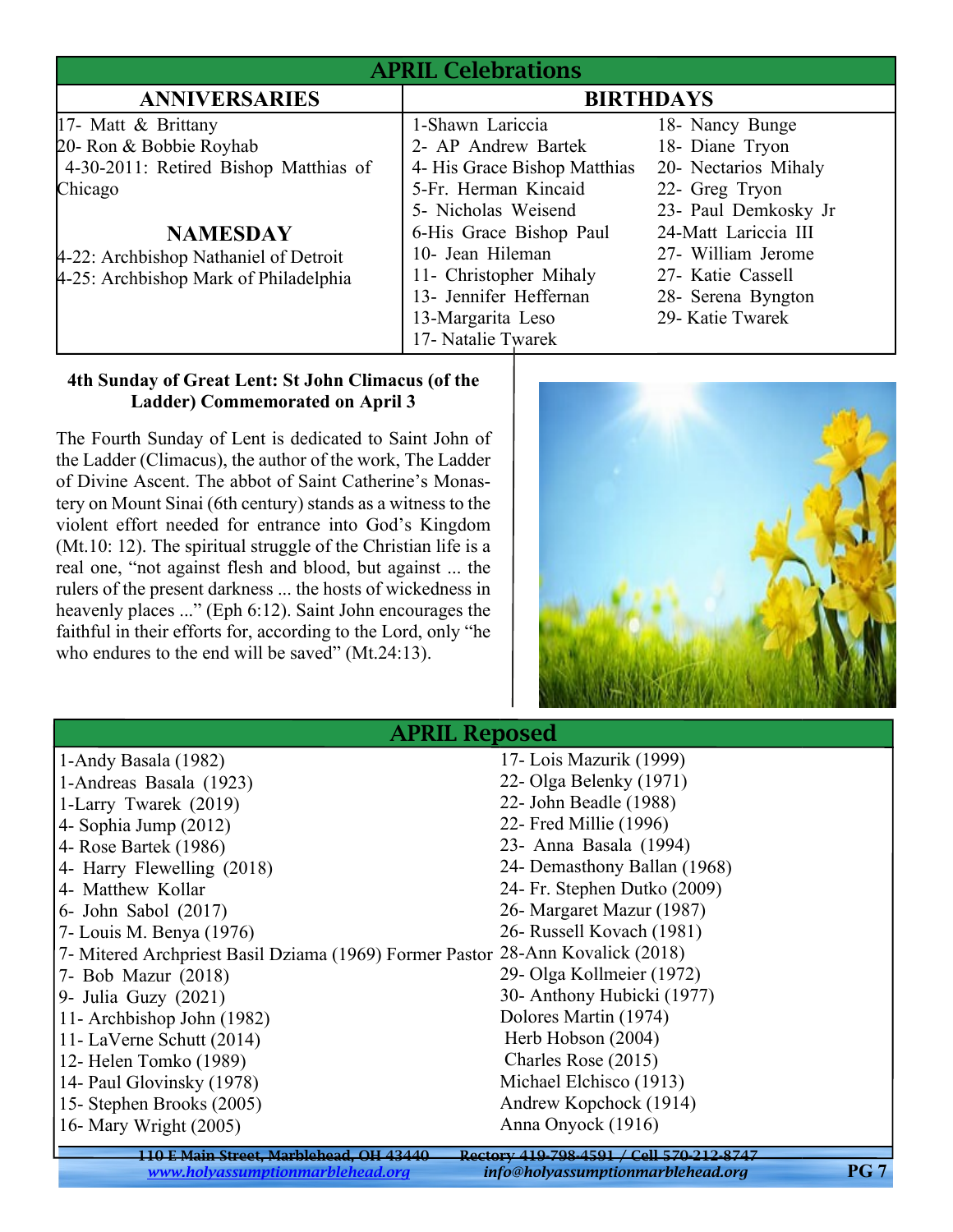#### *Statement on Ukraine Con't from Pg 5*

Onufriy of Kyiv and the entire Ukrainian Orthodox Church.

We call the faithful of the Orthodox Church in America to join us in interceding on behalf of Ukraine, praying to our merciful God for an end to bloodshed, beseeching Him to comfort the afflicted, the displaced and wounded. We also beseech Him to bless Ukraine with peace, healing, and rebuilding. We are mindful of the hardships being borne by the people of Russia, many of whom oppose this war, and who are suffering the loss of loved ones sent to the front, economic ruin, and social damage.

The Holy Synod of Bishops affirms the letter sent by Metropolitan Tikhon to Patriarch Kirill, imploring His Holiness to do whatever possible to end the war in Ukraine and the suffering and death of countless victims.

As we celebrate this Third Sunday of Great Lent, the Sunday of the Exaltation of the Cross, which is the only weapon of peace, we beseech our flock and all people of goodwill to do whatever lies within their power to aid the suffering and war-displaced. Those to whom God has given the means: we urge you to make material contributions to assist those affected by the war, especially refugees, who now number in the millions. Finally, we remind all of the words of the Lord who tells us that, though we may have tribulation, we always find our peace in him who has overcome the world (John 16:33).

In the love of Jesus Christ, who is the Peace and Power of God,

The Holy Synod of the Orthodox Church in America

| <b>READERS</b> |     |  |
|----------------|-----|--|
| April 3:       | Tim |  |
| April 10:      | Joe |  |
| April 17       | Tim |  |
| April 24       | Joe |  |
|                |     |  |
|                |     |  |
|                |     |  |
|                |     |  |

#### **The Angel of the Lord By Fr. Lawrence Farley**

In our last post we looked at the long process whereby angelology developed in the Bible. Now we will look at one particular aspect of this: the mal'ak Yahweh, "Yahweh's messenger", usually translated "the Angel of the Lord".

We have seen that the Hebrew word mal'ak could mean several things. In Genesis 32:3 it meant the human messengers that Jacob sent on ahead to meet Esau. In Psalm 104:4 it referred to the winds and lightnings that Yahweh used as the messengers of His wrath and power. Later on in Zechariah 1:9 it referred to a heavenly being created by God which functioned as His messenger and which had a particular task (such as revealing things to the prophet Zechariah, or patrolling the earth). Later still in the Book of Daniel (according to some scholars' dating) these angelic beings would have not just their own tasks, but their own names, such as "Michael" or "Gabriel". So we see not only some development in angelology, but also some fluidity in the meaning of the word mal'ak/ messenger/ angel.

This should be kept in mind when we read about the mysterious mal'ak Yahweh in the Pentateuch. In some places in the Pentateuch the phrase mal'ak Yahweh refers to a member of a class of beings created by God, angels in the classic sense. Thus in Genesis 28:12 we read of Jacob's dream wherein he saw a stairway connecting heaven with earth and God's mal'akim were going up and down on it. But in other places the term mal'ak Yahweh seems to refer to God Himself.

Thus in Genesis 16 we read of the flight of Hagar from Sarai, and of how the mal'ak Yahweh found her by a spring in the wilderness (verse 7). The messenger told her to return to her mistress and submit to her. But then the messenger said to her further, "Behold, you are with child and you shall bear a son and you shall call his name Ishmael". This sounds as if the person speaking to Hagar is Yahweh, and this is confirmed in verse 13, which says, "Then she called the name of Yahweh who spoke to her, 'El-roi' [i.e. the God who sees], for she said 'Have I even remained alive here after seeing Him?'"

This is not the only time in the Pentateuch that we encounter someone called the mal'ak *Con't Next PG*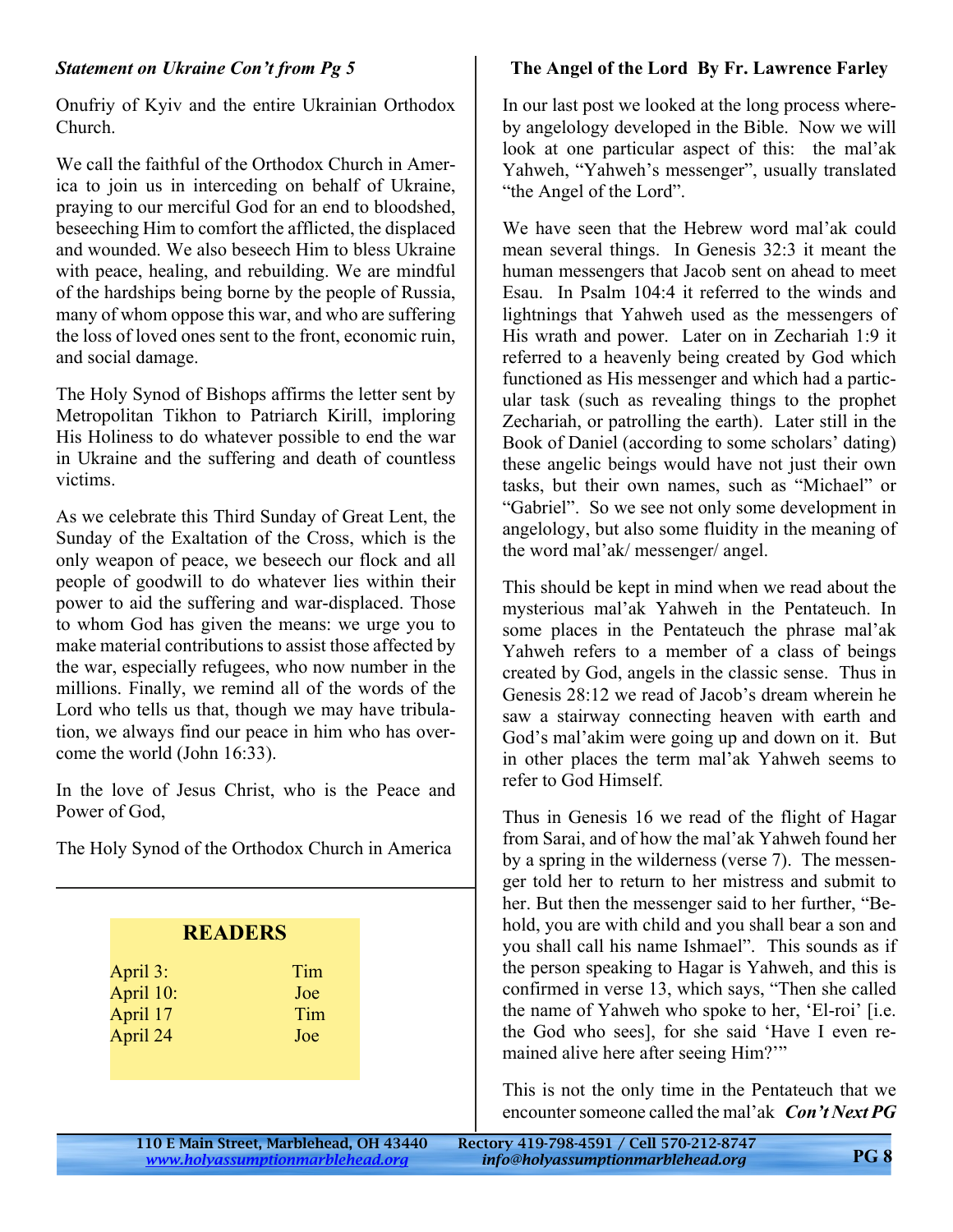#### *Angels con't from previous Pg*

Yahweh or the "angel of Yahweh" who seems to have been Yahweh Himself. In Exodus 3:2f we read how the mal'ak Yahweh appeared to Moses in a blazing fire from the midst of a bush…and when Yahweh saw that he turned aside to look, God called to him from the midst of the bush". Later on, after Israel left Egypt, we read in Exodus 14:19f how "the angel of God, who had been going before the camp of Israel moved and went behind them, and the pillar of cloud moved from before them and stood behind them…and it came about at the morning watch, that Yahweh looked down on the camp of the Egyptians through the pillar of fire and cloud and brought the camp of the Egyptians into confusion". Once again we see how the God's angel seemed to have been identified with Yahweh.

Some examples, though less clear, also point toward the same identification. In Genesis 48:16 Jacob referred to the Lord who redeemed him from all evil and danger as "the angel who has redeemed me" when he invoked God's blessing on his grandchildren. In Exodus 23:20-21 we read that Yahweh said to Moses and Israel, "Behold, I am going to send a mal'ak before you to guard you along the way and to bring you into the place which I have prepared. Be on your guard before him and obey his voice; do not be rebellious towards him, for he will not pardon your transgression, since My name is in him". We note that in all other places of the Pentateuch God says that He is the One who will bring Israel into the Promised Land. We note too the significance of the "name". God's Name represented Himself, His power, the might He manifested on the earth (thus Psalm 54:1—"save me, O God, by Your name, and vindicate me by Your power"). By saying that Yahweh's "name" was in the angel, it seems as if God meant that the mal'ak would carry His presence.

Then there is the (to us) somewhat perplexing dialogue of Yahweh with Moses in Exodus 33:1f. After Israel sinned with the golden calf, Yahweh said to Moses, "Depart, go up from here, to the land which I swore to Abraham, Isaac, and Jacob. And I will send an angel before you, and I will drive out the Canaanite, for I will not go up in your midst, because you are an obstinate people, lest I destroy you on the way." Moses then intercedes with Yahweh, and He relents, promising Moses, "My presence<br>110 E Main Street, Marblehead, OH 43440

shall go with you, and I will give you rest" (verse 14). Here we see a distinction: God sending an angel to clear out the Canaanites from the land versus God Himself going with them and being present in the Tabernacle shrine.

What are we to make of all this? I suggest that the term mal'ak originally meant any manifestation of God's power on earth. When men saw someone manifesting divine power, the person doing the powerful work was a messenger, a mal'ak.

Yahweh could speak to men from heaven (such as when He spoke to the prophets), or alternately, He could send messengers from heaven, and those on earth would experience the divine power that He sent, such as when God said in Exodus 33 that He would send His angel before disobedient Israel. When God used this latter form of communication He was called the mal'ak Yahweh—the angel of Yahweh.

The confusion arose for later exegetes because (as we saw in our last blog post) the term mal'ak underwent some considerable development. At an earlier stage of this development a mal'ak could mean either a being sent from God (such as those using the staircase in Jacob's dream) or it could mean anyone manifesting on earth of God's presence and power. Later on the term mal'ak was confined to this former usage and was only used to designate a particular kind of created being, a holy bodiless power like the ones using Jacob's staircase.

That is how the confusion arose—along with later debates about the possibility of "two powers in heaven" and the status of the angel Metatron. Exegetes were a bit perplexed about how God could be described as a mal'ak when a mal'ak clearly meant a being who was not God, but a created being who functioned as His messenger. Recognition of some development in the use of the term mal'ak would have helped clear up some of the confusion. It is significant that the term mal'ak Yahweh as a description of Yahweh's earthly manifestation is mostly confined to the earlier books and chapters of the Bible. In the later books, the term mal'ak had developed so as to make this term unsuitable for describing God.

Given that the Bible is not a single book but a library of books written over centuries, such development was to be expected as God continued to lead His people and reveal more truth to them. The Church is the beneficiary of this long process.